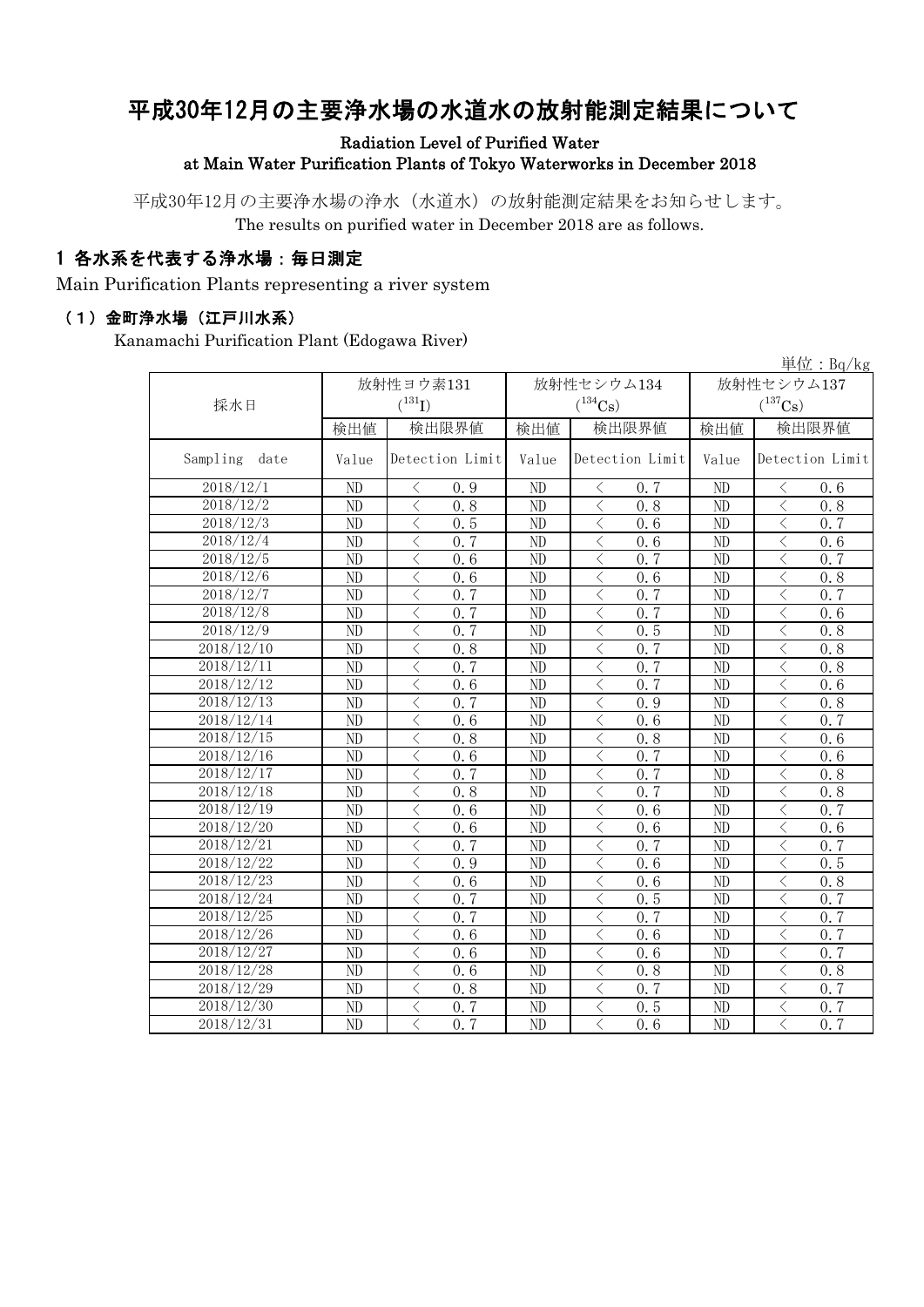# (2)朝霞浄水場 (荒川水系)

Asaka Purification Plant (Arakawa River)

|                         |                        |                                                  |                |                               |                        | 単位: $Bq/kg$                   |  |
|-------------------------|------------------------|--------------------------------------------------|----------------|-------------------------------|------------------------|-------------------------------|--|
|                         |                        | 放射性ヨウ素131                                        |                | 放射性セシウム134                    | 放射性セシウム137             |                               |  |
| 採水日                     |                        | $(^{131}I)$                                      |                | $(^{137}\mathrm{Cs})$         |                        |                               |  |
|                         | 検出値                    | 検出限界値                                            | 検出値            | 検出限界値                         | 検出値                    | 検出限界値                         |  |
| Sampling<br>date        | Value                  | Detection Limit                                  | Value          | Detection Limit               | Value                  | Detection Limit               |  |
| 2018/12/1               | ND                     | $\langle$<br>0.8                                 | ND             | 0.6<br>$\langle$              | ND                     | $\langle$<br>0, 7             |  |
| 2018/12/2               | ND                     | 0.8<br>$\langle$                                 | ND             | $\langle$<br>0.8              | ND                     | $\lt$<br>0, 7                 |  |
| 2018/12/3               | ND                     | $\langle$<br>0, 7                                | N <sub>D</sub> | $\langle$<br>0, 7             | ND                     | $\lt$<br>0, 6                 |  |
| 2018/12/4               | ND                     | $\langle$<br>0.6                                 | ND             | $\langle$<br>0.6              | ND                     | $\lt$<br>0.7                  |  |
| 2018/12/5               | ND                     | 0, 7<br>$\langle$                                | ND             | $\langle$<br>0, 7             | ND                     | $\lt$<br>0.8                  |  |
| 2018/12/6               | ND                     | $\lt$<br>0.7                                     | ND             | $\langle$<br>0.8              | ND                     | $\lt$<br>0.6                  |  |
| 2018/12/7               | $\overline{ND}$        | $\langle$<br>0.7                                 | ND             | $\langle$<br>$\overline{0.8}$ | ND                     | $\lt$<br>0, 8                 |  |
| 2018/12/8               | ND                     | $\lt$<br>$\overline{0.7}$                        | ND             | $\langle$<br>0.6              | ND                     | $\lt$<br>0.7                  |  |
| 2018/12/9               | ND                     | $\lt$<br>0, 7                                    | ND             | $\langle$<br>0.6              | ND                     | $\langle$<br>0.7              |  |
| 2018/12/10              | ND                     | $\langle$<br>0.6                                 | N <sub>D</sub> | $\langle$<br>0.6              | N <sub>D</sub>         | $\langle$<br>0.7              |  |
| 2018/12/11              | $\overline{ND}$        | $\langle$<br>0.6                                 | ND             | $\lt$<br>0.6                  | ND                     | $\langle$<br>$\overline{0.5}$ |  |
| 2018/12/12              | $\overline{\text{ND}}$ | $\langle$<br>0.6                                 | ND             | $\langle$<br>0.6              | $\overline{\text{ND}}$ | $\overline{\langle}$<br>0.6   |  |
| $20\overline{18/12/13}$ | ND                     | $\overline{\left\langle \right\rangle }$<br>0, 6 | ND             | $\langle$<br>0.5              | N <sub>D</sub>         | $\langle$<br>0.7              |  |
| 2018/12/14              | ND                     | $\langle$<br>0, 7                                | ND             | $\langle$<br>0, 6             | N <sub>D</sub>         | $\langle$<br>0, 7             |  |
| 2018/12/15              | ND                     | $\langle$<br>0, 7                                | ND             | $\langle$<br>0.6              | ND                     | $\lt$<br>0, 6                 |  |
| 2018/12/16              | ND                     | $\langle$<br>0.8                                 | ND             | $\lt$<br>0.8                  | ND                     | $\langle$<br>0.7              |  |
| 2018/12/17              | ND                     | $\langle$<br>0.6                                 | ND             | $\langle$<br>0.6              | ND                     | $\langle$<br>0.7              |  |
| 2018/12/18              | ND                     | 0.7<br>$\langle$                                 | ND             | $\langle$<br>0, 6             | ND                     | $\lt$<br>0, 6                 |  |
| 2018/12/19              | ND                     | $\langle$<br>0.6                                 | ND             | $\langle$<br>0.7              | ND                     | $\lt$<br>0, 7                 |  |
| 2018/12/20              | ND                     | $\langle$<br>0, 6                                | ND             | $\langle$<br>0, 7             | ND                     | $\lt$<br>0, 7                 |  |
| 2018/12/21              | ND                     | $\langle$<br>0.6                                 | ND             | $\langle$<br>0.6              | ND                     | $\lt$<br>0.7                  |  |
| 2018/12/22              | ND                     | $\langle$<br>0.8                                 | ND             | $\lt$<br>0.9                  | ND                     | $\lt$<br>0.6                  |  |
| 2018/12/23              | ND                     | 0, 7<br>$\langle$                                | ND             | 0.9<br>$\langle$              | ND                     | $\lt$<br>0.9                  |  |
| 2018/12/24              | ND                     | $\lt$<br>0.7                                     | ND             | $\langle$<br>0.8              | ND                     | $\langle$<br>0.7              |  |
| 2018/12/25              | ND                     | $\langle$<br>0, 7                                | ND             | $\langle$<br>0.6              | ND                     | $\langle$<br>0.5              |  |
| 2018/12/26              | ND                     | $\lt$<br>0, 7                                    | ND             | $\,$ $\,$ $\,$<br>0.8         | ND                     | $\langle$<br>0.6              |  |
| 2018/12/27              | ND                     | $\lt$<br>0.6                                     | ND             | $\lt$<br>0, 7                 | ND                     | $\langle$<br>0, 7             |  |
| 2018/12/28              | ND                     | $\langle$<br>0.6                                 | ND             | $\langle$<br>0.7              | ND                     | $\lt$<br>0, 7                 |  |
| 2018/12/29              | ND                     | 0, 7<br>$\langle$                                | ND             | $\lt$<br>0.8                  | ND                     | $\langle$<br>0.8              |  |
| 2018/12/30              | ND                     | $\langle$<br>0.8                                 | ND             | $\langle$<br>0.7              | ND                     | $\lt$<br>0.8                  |  |
| 2018/12/31              | $\overline{ND}$        | $\langle$<br>$\overline{0.6}$                    | ND             | $\langle$<br>$0.\overline{6}$ | ND                     | $\langle$<br>$\overline{0.6}$ |  |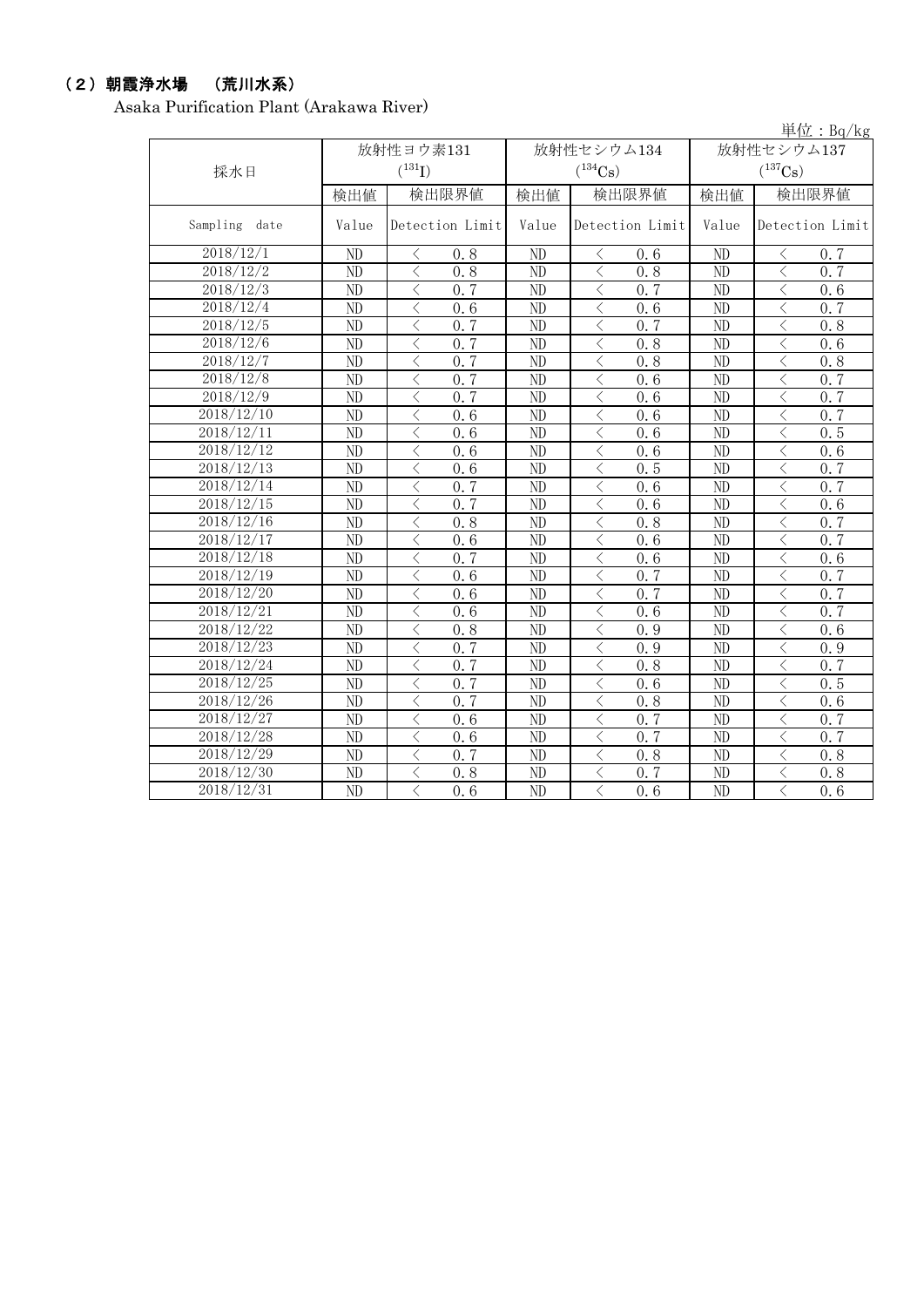## (3)小作浄水場 (多摩川水系)

Ozaku Purification Plant (Tamagawa River)

|                  |                 |                                          |                 |                 |            |                 |                       |                      | 単位: $Bq/kg$       |  |
|------------------|-----------------|------------------------------------------|-----------------|-----------------|------------|-----------------|-----------------------|----------------------|-------------------|--|
|                  |                 | 放射性ヨウ素131                                |                 |                 | 放射性セシウム134 |                 | 放射性セシウム137            |                      |                   |  |
| 採水日              |                 | $(^{131}I)$                              |                 | $(^{134}Cs)$    |            |                 | $(^{137}\mathrm{Cs})$ |                      |                   |  |
|                  | 検出値             | 検出限界値                                    |                 | 検出値             |            | 検出限界値           | 検出値                   |                      | 検出限界値             |  |
| Sampling<br>date | Value           |                                          | Detection Limit | Value           |            | Detection Limit | Value                 |                      | Detection Limit   |  |
| 2018/12/1        | ND              | く                                        | 0.8             | ND              | ⟨          | 0.6             | ND                    | ⟨                    | 0, 7              |  |
| 2018/12/2        | ND              | $\lt$                                    | 0.9             | ND              | $\lt$      | 0.8             | ND                    | $\langle$            | 0.6               |  |
| 2018/12/3        | ND              | $\lt$                                    | 0.6             | ND              | $\langle$  | 0.6             | $\overline{ND}$       | $\lt$                | 0.6               |  |
| 2018/12/4        | ND              | $\lt$                                    | 0.6             | ND              | $\langle$  | 0.8             | ND                    | $\lt$                | 0, 7              |  |
| 2018/12/5        | ND              | $\lt$                                    | 0.6             | ND              | $\langle$  | 0.9             | ND                    | $\lt$                | 0, 7              |  |
| 2018/12/6        | ND              | $\lt$                                    | 0.8             | ND              | $\langle$  | 0, 7            | ND                    | $\lt$                | 0.8               |  |
| 2018/12/7        | ND              | $\lt$                                    | 0, 7            | N <sub>D</sub>  | $\langle$  | 0.9             | ND                    | $\lt$                | 0, 8              |  |
| 2018/12/8        | ND              | $\lt$                                    | 0.8             | ND              | $\langle$  | 0.6             | $\overline{ND}$       | $\langle$            | 0, 7              |  |
| 2018/12/9        | $\overline{ND}$ | $\langle$                                | 0.8             | $\overline{ND}$ | $\langle$  | 0.6             | $\overline{ND}$       | $\langle$            | 0.9               |  |
| 2018/12/10       | ND              | $\lt$                                    | 0.6             | N <sub>D</sub>  | $\langle$  | 0, 7            | ND                    | $\langle$            | 0, 7              |  |
| 2018/12/11       | ND              | $\langle$                                | 0.6             | $\overline{ND}$ | $\langle$  | 0.6             | $\overline{ND}$       | $\langle$            | 0, 7              |  |
| 2018/12/12       | $\overline{ND}$ | $\overline{\left\langle \right\rangle }$ | 0.6             | $\overline{ND}$ | $\langle$  | 0.8             | $\overline{ND}$       | $\langle$            | 0.8               |  |
| 2018/12/13       | ND              | $\langle$                                | 0.7             | ND              | $\langle$  | 0.5             | ND                    | $\langle$            | 0, 8              |  |
| 2018/12/14       | ND              | $\lt$                                    | 0.6             | ND              | $\langle$  | 0.6             | ND                    | $\langle$            | 0.7               |  |
| 2018/12/15       | ND              | $\lt$                                    | 0.8             | ND              | $\lt$      | 0.6             | ND                    | $\lt$                | $0, \overline{7}$ |  |
| 2018/12/16       | ND              | $\lt$                                    | 0, 7            | ND              | $\langle$  | 0.5             | ND                    | $\langle$            | 0, 8              |  |
| 2018/12/17       | ND              | $\lt$                                    | 0.6             | ND              | $\langle$  | 0.6             | ND                    | $\lt$                | 0.6               |  |
| 2018/12/18       | ND              | $\lt$                                    | 0, 7            | ND              | $\lt$      | 0.8             | ND                    | $\lt$                | 0, 7              |  |
| 2018/12/19       | ND              | $\lt$                                    | 0, 8            | ND              | $\lt$      | 0, 6            | ND                    | $\lt$                | 0.7               |  |
| 2018/12/20       | ND              | $\lt$                                    | 0.7             | ND              | $\langle$  | 0, 7            | ND                    | $\lt$                | 0.8               |  |
| 2018/12/21       | ND              | $\lt$                                    | 0.6             | ND              | $\langle$  | 0.6             | ND                    | $\lt$                | 0, 7              |  |
| 2018/12/22       | ND              | $\lt$                                    | 0, 7            | ND              | $\lt$      | 0, 7            | ND                    | $\langle$            | 0.6               |  |
| 2018/12/23       | ND              | $\langle$                                | 0, 7            | ND              | $\langle$  | 0.7             | ND                    | $\overline{\langle}$ | 0, 7              |  |
| 2018/12/24       | ND              | $\lt$                                    | 0.6             | ND              | $\langle$  | 0.7             | ND                    | $\langle$            | 0, 7              |  |
| 2018/12/25       | ND              | $\lt$                                    | 0, 7            | ND              | $\lt$      | 0.8             | ND                    | $\langle$            | 0.8               |  |
| 2018/12/26       | ND              | $\lt$                                    | 0, 7            | ND              | $\lt$      | 0.7             | ND                    | $\langle$            | 0, 6              |  |
| 2018/12/27       | ND              | $\lt$                                    | 0, 7            | ND              | $\langle$  | 0.9             | ND                    | $\lt$                | 0, 7              |  |
| 2018/12/28       | ND              | $\lt$                                    | 0.7             | ND              | $\langle$  | 0.5             | ND                    | $\langle$            | 0.7               |  |
| 2018/12/29       | ND              | $\lt$                                    | 0.8             | ND              | $\langle$  | 0, 6            | $\overline{ND}$       | $\lt$                | 0, 6              |  |
| 2018/12/30       | ND              | $\lt$                                    | 0.7             | ND              | $\lt$      | 0.6             | ND                    | $\lt$                | 0.6               |  |
| 2018/12/31       | $\overline{ND}$ | $\langle$                                | 0, 7            | $\overline{ND}$ | $\langle$  | 0.7             | $\overline{ND}$       | $\langle$            | 0.7               |  |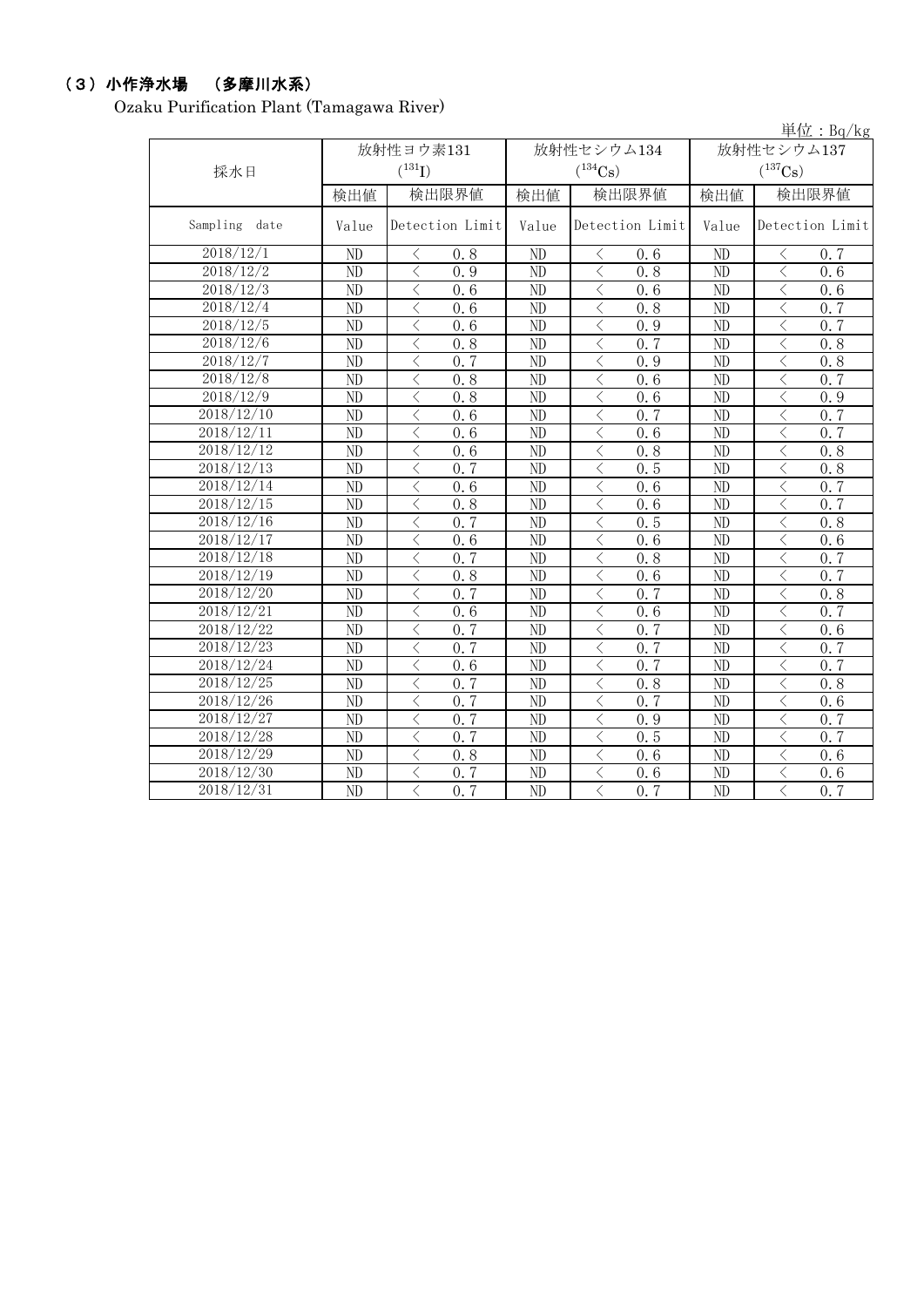# (4)東村山浄水場 (多摩川・荒川水系)

Higashi-murayama Purification Plant (Tamagawa・Arakawa River)

|                  |                          |                           |                          |                             |                                     | 単位: Bq/kg                                        |  |
|------------------|--------------------------|---------------------------|--------------------------|-----------------------------|-------------------------------------|--------------------------------------------------|--|
|                  |                          | 放射性ヨウ素131                 |                          | 放射性セシウム134                  | 放射性セシウム137<br>$(^{137}\mathrm{Cs})$ |                                                  |  |
| 採水日              |                          | $({}^{131}\mathrm{I})$    |                          | $(^{134}Cs)$                |                                     |                                                  |  |
|                  | 検出値                      | 検出限界値                     | 検出値                      | 検出限界値                       | 検出値                                 | 検出限界値                                            |  |
| Sampling<br>date | Detection Limit<br>Value |                           | Detection Limit<br>Value |                             | Value                               | Detection Limit                                  |  |
| 2018/12/1        | ND                       | 0, 7<br>$\lt$             | ND                       | 0.6<br>$\langle$            | ND                                  | 0.7<br>$\langle$                                 |  |
| 2018/12/2        | ND                       | 0.8<br>⟨                  | ND                       | $\langle$<br>0.9            | ND                                  | $\lt$<br>0, 7                                    |  |
| 2018/12/3        | ND                       | 0, 7<br>$\lt$             | ND                       | $\lt$<br>0.8                | ND                                  | $\overline{\left\langle \right\rangle }$<br>0.6  |  |
| 2018/12/4        | ND                       | $\langle$<br>0.5          | ND                       | $\lt$<br>0, 6               | ND                                  | $\langle$<br>0, 6                                |  |
| 2018/12/5        | $\overline{ND}$          | $\lt$<br>0.6              | ND                       | $\lt$<br>0.6                | ND                                  | $\langle$<br>0, 7                                |  |
| 2018/12/6        | ND                       | $\lt$<br>0.7              | ND                       | $\langle$<br>0, 7           | ND                                  | $\lt$<br>0.6                                     |  |
| 2018/12/7        | ND                       | 0.8<br>$\lt$              | ND                       | $\lt$<br>0.8                | ND                                  | $\lt$<br>0.8                                     |  |
| 2018/12/8        | ND                       | 0.8<br>$\lt$              | ND                       | $\langle$<br>0, 7           | ND                                  | $\lt$<br>0.8                                     |  |
| 2018/12/9        | ND                       | 0, 7<br>$\langle$         | ND                       | $\langle$<br>0.8            | ND                                  | $\overline{\left\langle \right\rangle }$<br>0.6  |  |
| 2018/12/10       | ND                       | $\lt$<br>0.6              | ND                       | $\langle$<br>0, 6           | ND                                  | $\langle$<br>0.5                                 |  |
| 2018/12/11       | ND                       | $\lt$<br>0, 7             | ND                       | $\overline{\langle}$<br>0.6 | ND                                  | $\lt$<br>0.9                                     |  |
| 2018/12/12       | ND                       | $\langle$<br>0.6          | ND                       | $\lt$<br>0.8                | ND                                  | $\overline{\left\langle \right\rangle }$<br>0.9  |  |
| 2018/12/13       | ND                       | $\lt$<br>0.6              | ND                       | $\langle$<br>0.6            | ND                                  | $\overline{\left\langle \right\rangle }$<br>0, 7 |  |
| 2018/12/14       | $\overline{ND}$          | $\langle$<br>0.8          | $\overline{ND}$          | $\langle$<br>0.7            | $\overline{ND}$                     | $\overline{\langle}$<br>0.6                      |  |
| 2018/12/15       | ND                       | $\langle$<br>0.7          | ND                       | $\langle$<br>0.5            | ND                                  | $\langle$<br>0.7                                 |  |
| 2018/12/16       | $\overline{ND}$          | $\langle$<br>0.8          | ND                       | $\lt$<br>0.8                | ND                                  | $\overline{\left\langle \right\rangle }$<br>0.8  |  |
| 2018/12/17       | ND                       | $\lt$<br>0, 7             | ND                       | $\langle$<br>0.6            | ND                                  | 0.9<br>$\lt$                                     |  |
| 2018/12/18       | ND                       | $0.\overline{7}$<br>$\lt$ | ND                       | $\langle$<br>0.8            | ND                                  | $\lt$<br>0.8                                     |  |
| 2018/12/19       | ND                       | $\langle$<br>0.6          | ND                       | $\langle$<br>0, 7           | ND                                  | $\lt$<br>0, 7                                    |  |
| 2018/12/20       | ND                       | 0.6<br>$\langle$          | ND                       | $\langle$<br>0.7            | ND                                  | $\langle$<br>0.6                                 |  |
| 2018/12/21       | ND                       | 0, 7<br>$\langle$         | ND                       | $\langle$<br>0.8            | ND                                  | $\langle$<br>0.8                                 |  |
| 2018/12/22       | ND                       | 0.8<br>$\langle$          | ND                       | $\lt$<br>0.6                | ND                                  | $\lt$<br>0.6                                     |  |
| 2018/12/23       | ND                       | $\langle$<br>0, 7         | ND                       | 0.5<br>$\lt$                | ND                                  | $\lt$<br>0.6                                     |  |
| 2018/12/24       | ND                       | ぐ<br>0.6                  | ND                       | 0.6<br>$\langle$            | ND                                  | 0, 7<br>ぐ                                        |  |
| 2018/12/25       | ND                       | $\lt$<br>0.7              | ND                       | $\langle$<br>0, 7           | ND                                  | $\overline{\left\langle \right\rangle }$<br>0.6  |  |
| 2018/12/26       | ND                       | $\langle$<br>0, 7         | ND                       | $\langle$<br>0.8            | ND                                  | $\overline{\left\langle \right\rangle }$<br>0, 7 |  |
| 2018/12/27       | $\overline{ND}$          | $\lt$<br>0.6              | $\overline{ND}$          | $\lt$<br>0.8                | ND                                  | $\overline{\left\langle \right\rangle }$<br>0.9  |  |
| 2018/12/28       | ND                       | $\lt$<br>0.9              | ND                       | $\lt$<br>0, 7               | ND                                  | $\lt$<br>0, 7                                    |  |
| 2018/12/29       | ND                       | $\lt$<br>0.9              | ND                       | $\lt$<br>0.9                | ND                                  | $\lt$<br>0.8                                     |  |
| 2018/12/30       | ND                       | $\lt$<br>0.8              | ND                       | $\langle$<br>0.7            | ND                                  | $\langle$<br>0.8                                 |  |
| 2018/12/31       | $\overline{\text{ND}}$   | 0, 7<br>$\lt$             | ND                       | $\langle$<br>0.9            | ND                                  | $\langle$<br>0.8                                 |  |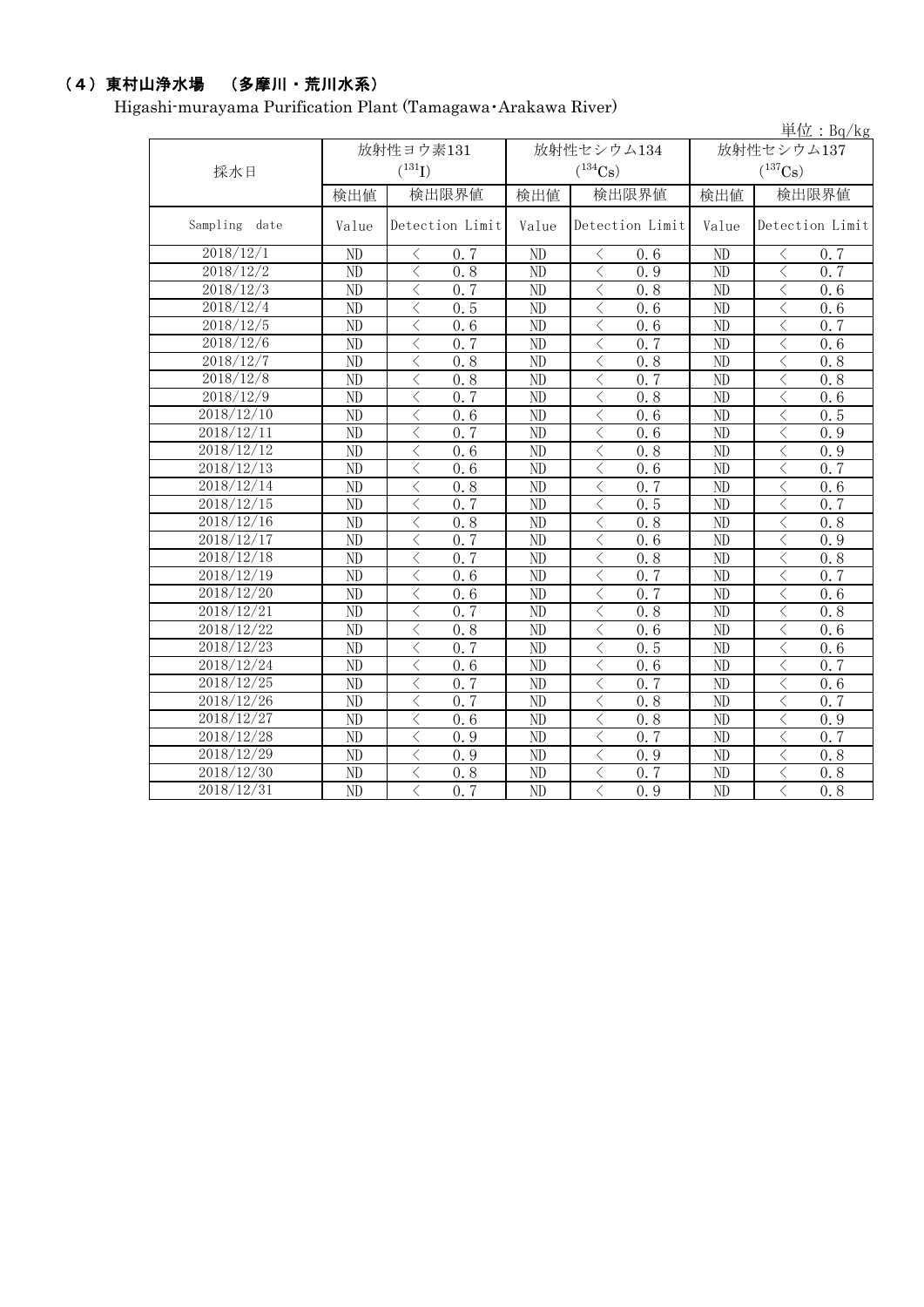# (5)長沢浄水場 (相模川水系)

Nagasawa Purification Plant (Sagamigawa River)

|                         |                 |                                                  |                 |                               |                       | 単位: $Bq/kg$                                     |  |  |
|-------------------------|-----------------|--------------------------------------------------|-----------------|-------------------------------|-----------------------|-------------------------------------------------|--|--|
|                         |                 | 放射性ヨウ素131                                        |                 | 放射性セシウム134                    | 放射性セシウム137            |                                                 |  |  |
| 採水日                     |                 | $(^{131}I)$<br>$(^{134}\mathrm{Cs})$             |                 |                               | $(^{137}\mathrm{Cs})$ |                                                 |  |  |
|                         | 検出値             | 検出限界値                                            | 検出値             | 検出限界値                         | 検出値                   | 検出限界値                                           |  |  |
| Sampling<br>date        | Value           | Detection Limit                                  | Value           | Detection Limit               | Value                 | Detection Limit                                 |  |  |
| 2018/12/1               | ND              | 0.7<br>く                                         | ND              | 0.5<br>⟨                      | ND                    | 0.8<br>⟨                                        |  |  |
| 2018/12/2               | ND              | $\lt$<br>0.8                                     | ND              | $\langle$<br>0.7              | ND                    | $\,$ $\,$<br>0.8                                |  |  |
| 2018/12/3               | ND              | $\lt$<br>0, 7                                    | ND              | $\lt$<br>0.7                  | ND                    | $\overline{\langle}$<br>0, 7                    |  |  |
| 2018/12/4               | ND              | $\lt$<br>0, 7                                    | ND              | $\langle$<br>0.9              | ND                    | $\lt$<br>0.8                                    |  |  |
| 2018/12/5               | ND              | $\lt$<br>0.7                                     | ND              | $\langle$<br>0.6              | ND                    | $\lt$<br>0.8                                    |  |  |
| 2018/12/6               | ND              | $\lt$<br>0.7                                     | ND              | $\langle$<br>0.8              | ND                    | $\lt$<br>0.8                                    |  |  |
| 2018/12/7               | ND              | $\lt$<br>0.6                                     | ND              | $\langle$<br>0.7              | ND                    | 0.6<br>$\lt$                                    |  |  |
| 2018/12/8               | ND              | $\lt$<br>0.8                                     | ND              | $\langle$<br>0.6              | ND                    | $\lt$<br>0.7                                    |  |  |
| 2018/12/9               | ND              | 0.8<br>$\lt$                                     | ND              | $\langle$<br>0.8              | ND                    | $\langle$<br>0, 8                               |  |  |
| 2018/12/10              | ND              | 0.7<br>$\lt$                                     | ND              | $\lt$<br>0.9                  | $\overline{ND}$       | $\langle$<br>0.8                                |  |  |
| 2018/12/11              | ND              | 0, 7<br>$\langle$                                | ND              | 0, 7<br>$\langle$             | ND                    | $\lt$<br>0.6                                    |  |  |
| 2018/12/12              | ND              | $\overline{\left\langle \right\rangle }$<br>0, 7 | ND              | $\langle$<br>0.7              | N <sub>D</sub>        | $\overline{\left\langle \right\rangle }$<br>0.7 |  |  |
| 2018/12/13              | ND              | $\langle$<br>$\overline{0.6}$                    | ND              | $\langle$<br>0, 7             | ND                    | $\langle$<br>0.7                                |  |  |
| 2018/12/14              | $\overline{ND}$ | $\langle$<br>0.7                                 | $\overline{ND}$ | $\langle$<br>0.7              | $\overline{ND}$       | $\overline{\langle}$<br>0, 7                    |  |  |
| 2018/12/15              | ND              | $\langle$<br>0, 8                                | ND              | $\langle$<br>0, 7             | ND                    | $\langle$<br>$\overline{0.6}$                   |  |  |
| 2018/12/16              | ND              | 0.7<br>$\lt$                                     | ND              | 0.7<br>$\langle$              | ND                    | $\lt$<br>0.8                                    |  |  |
| 2018/12/17              | ND              | $\lt$<br>0, 7                                    | ND              | $\langle$<br>0.7              | ND                    | $\lt$<br>0.8                                    |  |  |
| 2018/12/18              | ND              | $0, \overline{7}$<br>$\lt$                       | ND              | $\langle$<br>0.6              | ND                    | $\lt$<br>0.6                                    |  |  |
| 2018/12/19              | ND              | 0, 7<br>$\langle$                                | ND              | $\langle$<br>0.8              | ND                    | $\lt$<br>0, 7                                   |  |  |
| 2018/12/20              | ND              | 0.8<br>$\lt$                                     | ND              | $\lt$<br>0, 7                 | ND                    | $\lt$<br>0.8                                    |  |  |
| 2018/12/21              | ND              | $\lt$<br>0.6                                     | ND              | 0.5<br>$\langle$              | ND                    | $\lt$<br>0.7                                    |  |  |
| 2018/12/22              | ND              | $\lt$<br>0.8                                     | ND              | 0, 7<br>$\langle$             | ND                    | $\lt$<br>0.6                                    |  |  |
| 2018/12/23              | ND              | $\lt$<br>0, 7                                    | ND              | 0.7<br>$\lt$                  | ND                    | $\lt$<br>0.8                                    |  |  |
| 2018/12/24              | ND              | $\lt$<br>0.6                                     | ND              | $\lt$<br>0.8                  | ND                    | $\langle$<br>0, 7                               |  |  |
| $\overline{2018}/12/25$ | ND              | $\langle$<br>0.7                                 | ND              | $\,$ $\,$ $\,$<br>0.8         | ND                    | $\langle$<br>0.7                                |  |  |
| 2018/12/26              | ND              | $\lt$<br>0, 7                                    | ND              | $\langle$<br>0, 6             | ND                    | $\langle$<br>0, 8                               |  |  |
| 2018/12/27              | ND              | $\lt$<br>0.7                                     | ND              | $\langle$<br>0.6              | ND                    | 0.8<br>$\lt$                                    |  |  |
| 2018/12/28              | ND              | $\lt$<br>0.7                                     | ND              | $\langle$<br>0.7              | ND                    | $\lt$<br>0.6                                    |  |  |
| 2018/12/29              | ND              | $\langle$<br>0.8                                 | ND              | $\lt$<br>0.5                  | ND                    | $\lt$<br>0.8                                    |  |  |
| 2018/12/30              | ND              | 0.7<br>$\lt$                                     | ND              | $\langle$<br>0.7              | ND                    | $\lt$<br>0.7                                    |  |  |
| 2018/12/31              | ND              | 0, 7<br>$\langle$                                | ND              | $\langle$<br>$0.\overline{7}$ | ND                    | $\langle$<br>0.7                                |  |  |